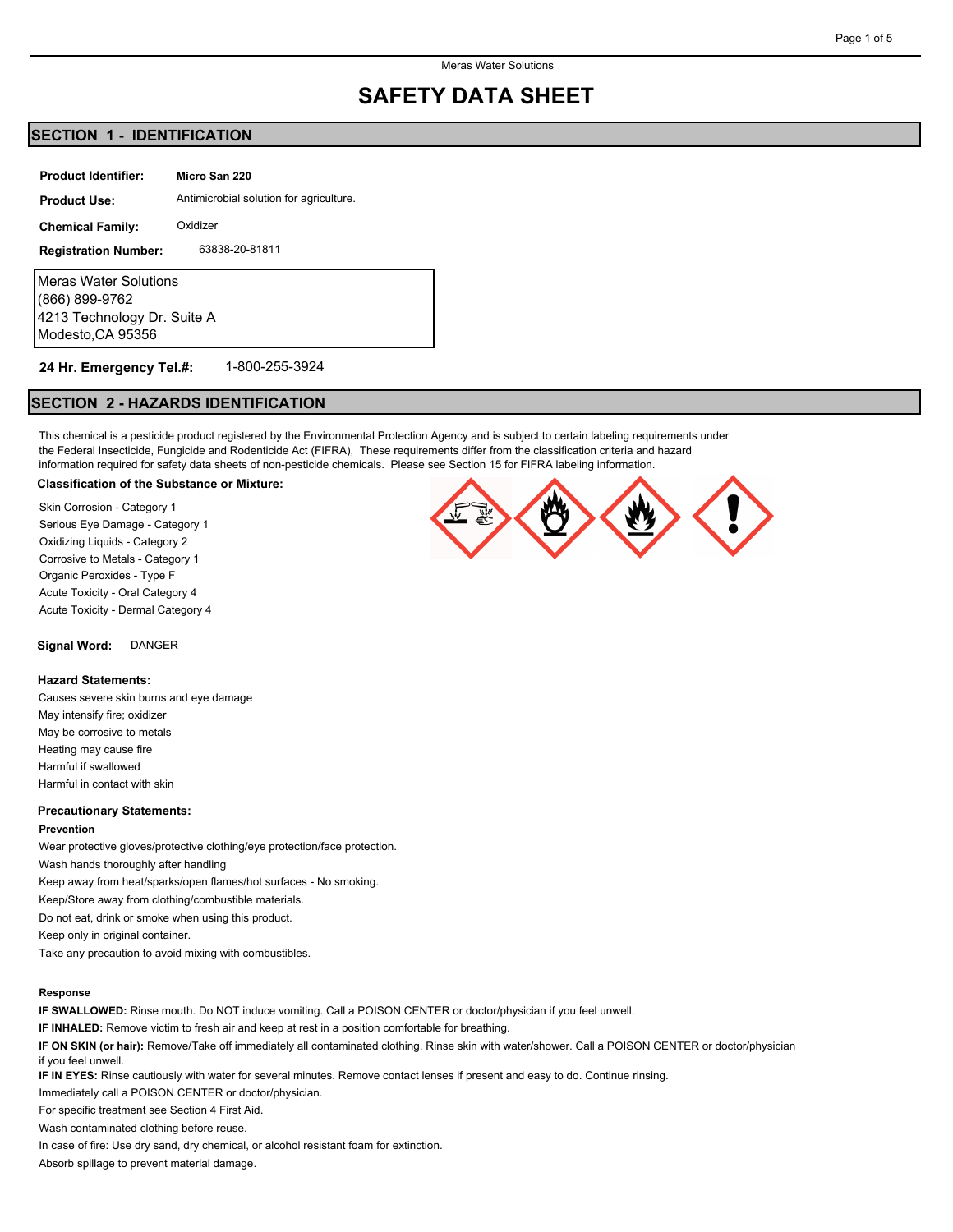#### **Storage**

It is recommended to store this product at temperatures where the bulk liquid will not exceed 86°F / 30°C. Keep cool.

Store away from other materials. Protect from sunlight.

Store locked up.

Store in a corrosive resistant container with a resistant inner liner.

### **Disposal**

Dispose of contents/container in accordance with local regulations.

### **Hazards not Otherwise Classified:**

No other hazards classified.

## **SECTION 3 - COMPOSITION / INFORMATION ON INGREDIENTS**

| <b>Ingredient</b>         | Synonym      | <b>ICAS Number</b> | <b>IConcentration</b> |
|---------------------------|--------------|--------------------|-----------------------|
| <b>IHYDROGEN PEROXIDE</b> | H2O2         | 7722-84-1          | 4.7-5.2%              |
| <b>IACETIC ACID</b>       | <b>INONE</b> | 64-19-7            | 40-50%                |
| <b>IPEROXYACETIC ACID</b> | l PAA        | 79-21-0            | <b>21.8-22.8%</b>     |

## **SECTION 4 - FIRST-AID MEASURES**

**Inhalation:** Remove source of exposure or move person to fresh air and keep comfortable for breathing. Immediately call a POISON CENTER/doctor. If breathing is difficult, trained personnel should administer emergency oxygen if advised to do so by the POISON CENTER/doctor. Symptoms of pulmonary edema can be delayed up to 48 hours after exposure. If direct contact during rescue breathing poses a threat to the first aid provider, "Avoid mouth-to-mouth contact by using a barrier device."

**Skin Contact:** Take off immediately contaminated clothing, shoes and leather goods (e.g. watchbands, belts). Rinse skin with lukewarm, gently flowing water/shower with a flushing duration of 30 minutes. Immediately call POISON CENTER/doctor. Wash contaminated clothing before re-use.

**Eye Contact:** Remove source of exposure or move person to fresh air. Rinse eyes cautiously with lukewarm, gently flowing water for several minutes, while holding the eyelids open. Remove contact lenses, if present and easy to do. Continue rinsing for 30 minutes. Take care not to rinse contaminated water into the unaffected eye or into the face. Immediately call a POISON CENTER/doctor.

**Ingestion:** Rinse mouth. Do NOT induce vomiting. Immediately call a POISON CENTER/doctor. If vomiting occurs naturally, lie on your side, in the recovery position.

**Most Important Symptoms and Effects, both Acute and Delayed:** Causes severe skin burns and eye damage, burning of the mouth, throat, and esophagus.

**Indication of any Immediate Medical Attention and Special Treatment Needed:** Treat symptomatically

## **SECTION 5 - FIRE-FIGHTING MEASURES**

**Extinguishing Media:** Dry powder, foam, carbon dioxide, water spray, sand. Do NOT use heavy water stream.

**Special hazards arising from the substance or mixture:** Non combustible. May give off irritating or toxic fumes (or gases) in a fire.

**Flammability classification (OSHA 29 CFR 1910.106) (Hazcom 2012):** Non flammable

**Hazardous Combustion Products:** May cause fire and explosions when in contact with incompatible materials.

**Special protective equipment and precautions for firefighters:** In the event of a fire, wear full protective clothing and NIOSH-approved self-contained breathing apparatus.

## **SECTION 6 - ACCIDENTAL RELEASE MEASURES**

**Personal precautions, protective equipment and emergency procedures:** Ventilate area of leak or spill. Wear appropriate personal protective equipment as specified in Section 8. Isolate hazard area. Keep unnecessary and unprotected personnel from entering.

**Methods and materials for containment and cleaning up:** SMALL SPILLS (less than 1 gallon): Neutralize with soda ash or cover with dry earth, sand or other non combustible material, place into loosely covered plastic containers for later disposal. If neutralized, material can be diluted into drain. LARGE SPILL: Restrict access to area until completion of clean up. Prevent liquid from entering sewers or waterways. Stop or reduce leak if safe to do so. Dike with inert material (sand, earth, etc.). Collect into plastic containers for disposal. Ensure adequate decontamination of tools and equipment following clean up.

**Special spill response procedures:** Collect spills in plastic containers only. Prevent from entering sewers, waterways, or low areas.

## **SECTION 7 - HANDLING AND STORAGE**

**Precautions for Safe Handling:** Wear at least chemical resistant gloves and eye protection, face shield, and chemical resistant garments when handling, moving or using this product. Do not contaminate water, food, or feed by storage or disposal.

**Conditions for Safe Storage:** It is recommended to store this product at temperatures where the bulk liquid will not exceed 86°F / 30°C. Store in a cool, dry, well ventilated place away from direct sunlight. Keep container closed when not in use.

**Incompatible Materials:** Avoid strong reducing agents, soft metals, heat and bases (unless product has been diluted to less than 1000ppm, then bases may be used to gradually adjust to a pH of less then 9).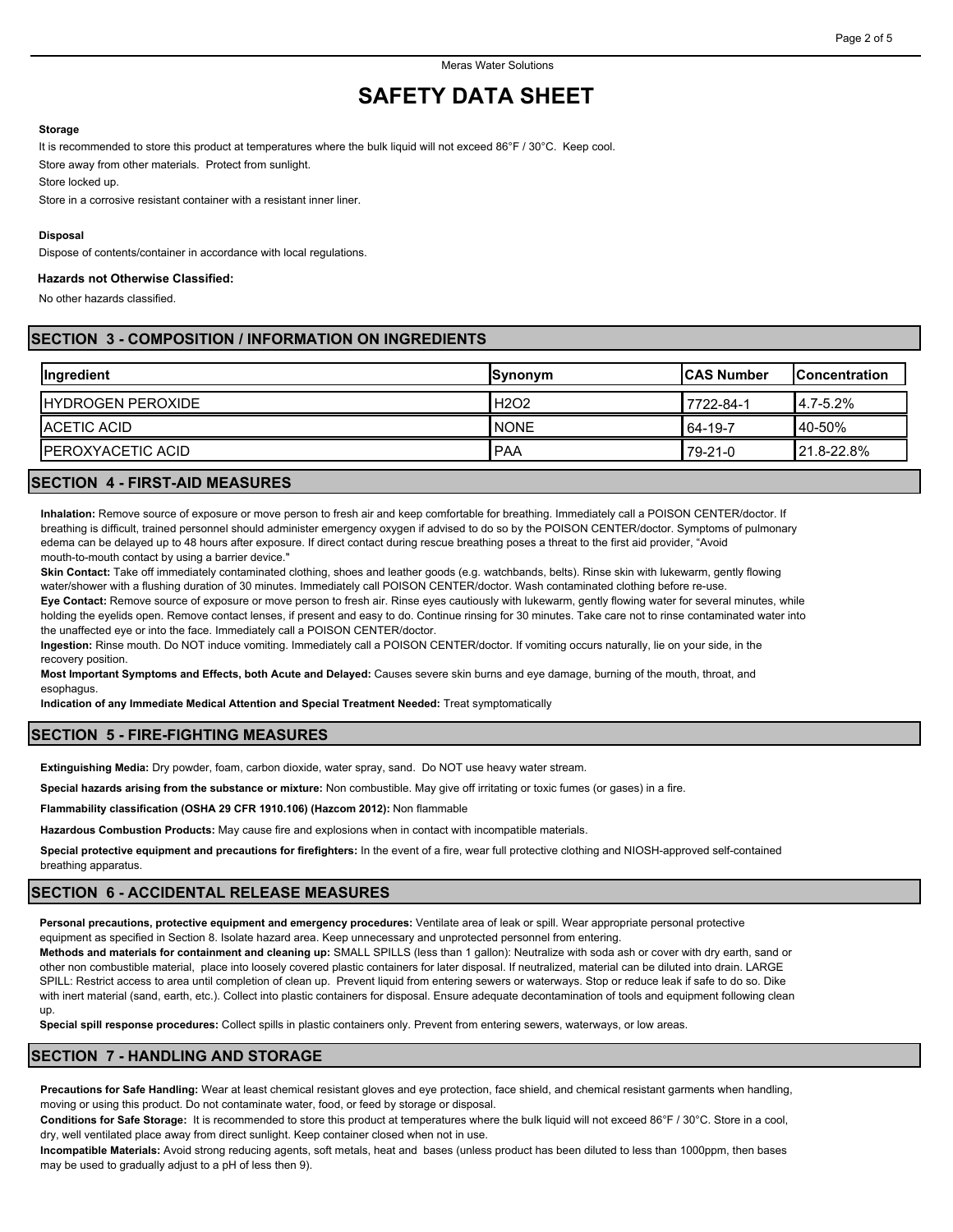## **SECTION 8 - EXPOSURE CONTROLS / PERSONAL PROTECTION**

| <b>EXPOSURE LIMITS:</b> | OSHA PEL<br><b>ACGIH TLV</b> |          |                         |        |            |
|-------------------------|------------------------------|----------|-------------------------|--------|------------|
| I CHEMICAL NAME         | ICAS NO.                     | ITWA     | <b>ISTEL/CEILING</b>    | TWA    | ISTEL      |
| ACETIC ACID             | 64-19-7                      | $10$ ppm | 15 ppm/40 ppm (CalOSHA) | 10 ppm | $15$ ppm   |
| HYDROGEN PEROXIDE       | 7722-84-1                    | l ppm    | ppm/N/A (CalOSHA)       | ppm    | N/A        |
| PERACETIC ACID          | 79-21-1                      | N/A      | IN/A                    | IN/A   | $ 0.4$ ppm |

**Ventilation and engineering measures:** Forced air, local exhaust, or open air is adequate.

**Respiratory Protection:** No additional respiratory protection needed. If exposure levels are excessive, use an approved respirator.

**Skin Protection:** Wear chemical resistant gloves and chemical resistant garments when handling, wash garments before re-use.

**Eye/Face Protection:** Wear chemical goggles; also wear a face shield if splashing hazard exists.

**Other Protective Equipment:** Eye wash facility and emergency shower should be in close proximity.

**General Hygiene Conditions:** Do not eat, drink or smoke when using this product. Wash thoroughly after handling. Remove and wash contaminated clothing before re-use. Handle in accordance with good industry hygiene and safety practice.

### **SECTION 9 - PHYSICAL AND CHEMICAL PROPERTIES**

**Appearance:** Clear colorless liquid **Odor:** Vinegar odor **pH:** <1 (1:10) **Melting/Freezing point:** <-17ºC /<0ºF **Initial boiling point and boiling range:** No information available Flash Point: >200º F / 93 º C **Flammability (solid, gas):** Non flammable **Vapor Pressure (mm Hg):** 2.33 (peracetic acid component) **Specific gravity:** 1.11 g/mL **Solubility in Water:** Complete **Auto ignition Temperature:** 518º F/ 270º C **Decomposition temperature:** No information available **Viscosity:** 5-15 cSt at 20ºC / 68ºF **Volatiles (% by weight):** >99 **Volatile organic Compounds (VOC's):** No information available

### **SECTION 10 - STABILITY AND REACTIVITY**

**Reactivity:** Reactive with bases, metals, reducing agents and combustible materials **Chemical Stability:** Stable for up to 1 year when stored under normal conditions. **Possibility of Hazardous Reactions:** May react with incompatible materials **Conditions to Avoid:** Incompatible materials and high temperatures **Incompatible Materials:** Reactive with bases, metals, reducing agents and combustible materials Solutions of sodium and/or potassium hydroxide may be mixed with or added to water containing peroxyacetic acid solutions (<4000 ppm) with no known adverse health, safety or physical concerns. No known side reactions or noxious by-products will occur. **Hazardous Decomposition Products:** Oxygen which supports combustion.

### **SECTION 11 - TOXICOLOGICAL INFORMATION**

### **Information on likely routes of exposure:**

Routes of entry - inhalation: YES

Routes of entry - skin & eye: YES

Routes of entry - ingestion: YES

Routes of entry - skin absorption: NO

## **Potential Health Effects:**

**Signs and symptoms of short term (acute) exposure:**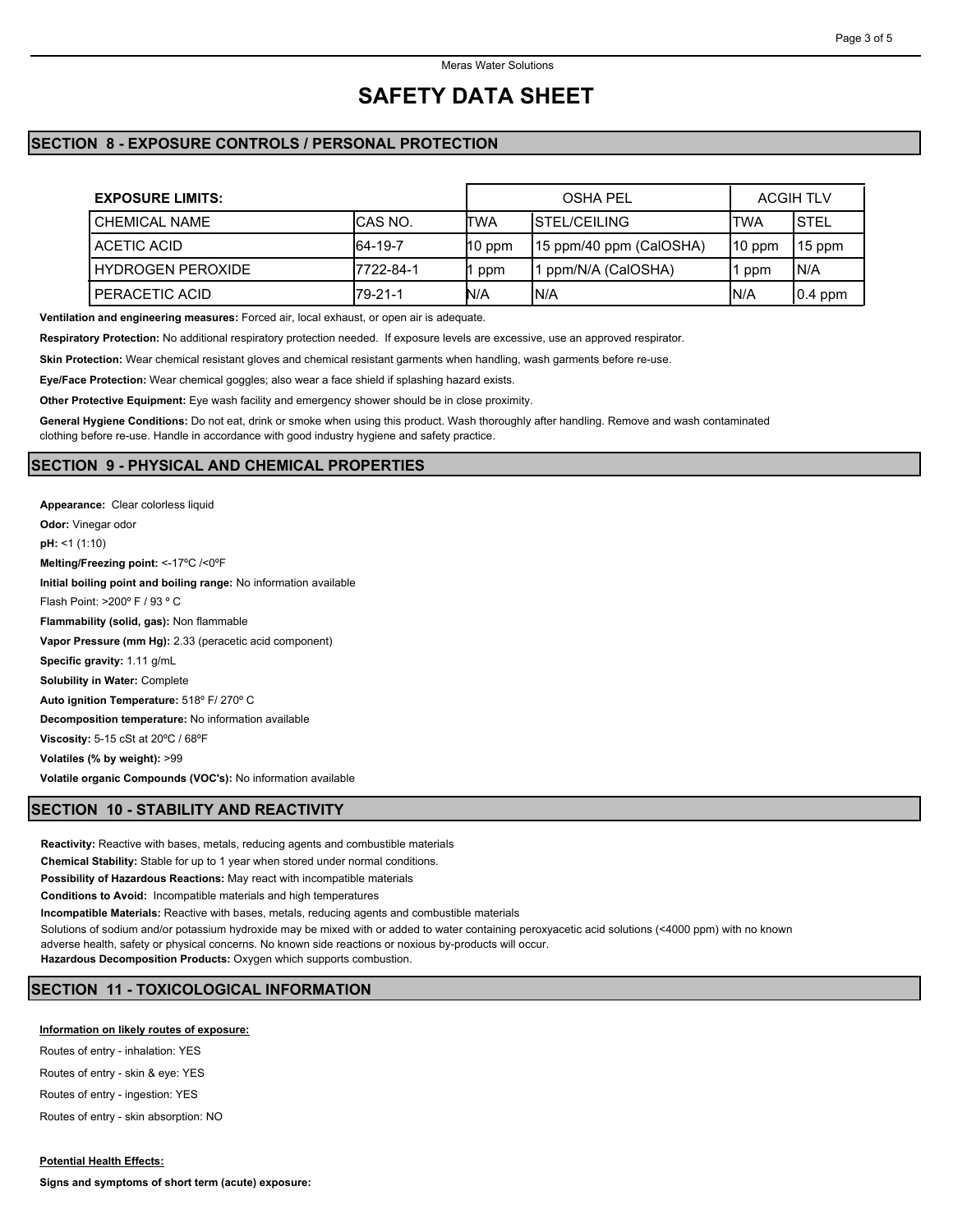**Inhalation:** May cause irritation to respiratory system in mist/vapor form.

**Ingestion:** Corrosive! Swallowing causes severe burns of mouth, throat, and stomach. Severe scarring of tissue, corrosion, permanent tissue destruction and death may result. Symptoms may include severe pain, nausea, vomiting, diarrhea, shock, hemorrhaging and/or fall in blood pressure. Damage may appear days after exposure.

**Skin:** Corrosive! Contact with skin causes irritation or severe burns and scarring with greater exposures.

**Eye:** Corrosive! Causes irritation of eyes, and with greater exposures it can cause burns that may result in permanent impairment of vision, even blindness.

### **Potential Chronic Health Effects:**

**Mutagenicity:** Not known to have mutagenic effects in humans or animals.

**Carcinogenicity:** No components are listed as carcinogens by ACGIH, IARC, OSHA, or NTP.

**Reproductive effects:** No known reproductive effects in humans or animals.

**Sensitization to material:** Not a known sensitizer in humans or animals.

**Specific target organ effects:** No known specific target organ effects.

**Medical conditions aggravated by overexposure:** No information available

**Toxicological data:** The calculated ATE values for this mixture are:

ATE oral =  $640$  mg/kg

ATE dermal = 1905 mg/kg

ATE inhalation = >20 mg/L or >20,000 ppm

## **SECTION 12 - ECOLOGICAL INFORMATION**

**Ecotoxicity:** No information available.

**Persistence and degradability:** Not expected to persist. Expected to readily biodegrade.

**Bioaccumulation potential:** Not expected to bio accumulate.

**Mobility in soil:** No information available

## **SECTION 13 - DISPOSAL CONSIDERATIONS**

**Handling for disposal:** Do not contaminate water, food, or feed by storage and/or disposal. When handling refer to protective measures listed in sections 7 and 8. Empty residue from containers, rinse container well.

**Method of disposal:** Dispose of in accordance with all applicable federal, state, provincial and local regulations. Contact your local, state, provincial or federal environmental agency for specific rules.

**RCRA:** If product becomes a waste, it does meet the criteria of a hazardous waste as defined by the US EPA, because of: Corrosivity D002

## **SECTION 14 - TRANSPORTATION INFORMATION**

Certain shipping modes or package sizes may have exceptions from the transport regulations. The classification provided may not reflect those exceptions and may not apply to all shipping modes or package sizes.

Please note the GHS and DOT Standards are NOT identical and therefore can have varying classifications

**US 49 CFR/DOT/IATA/IMDG Information:**

**UN No.:** 3109

**UN Proper Shipping Name**: Organic peroxide type F, liquid (<=25% peracetic acid with <=26% hydrogen peroxide) **Transportation hazard class(es):** 5.2 (8)

**Environmental hazards:** No hazards identified.

### **SECTION 15 - REGULATORY INFORMATION**